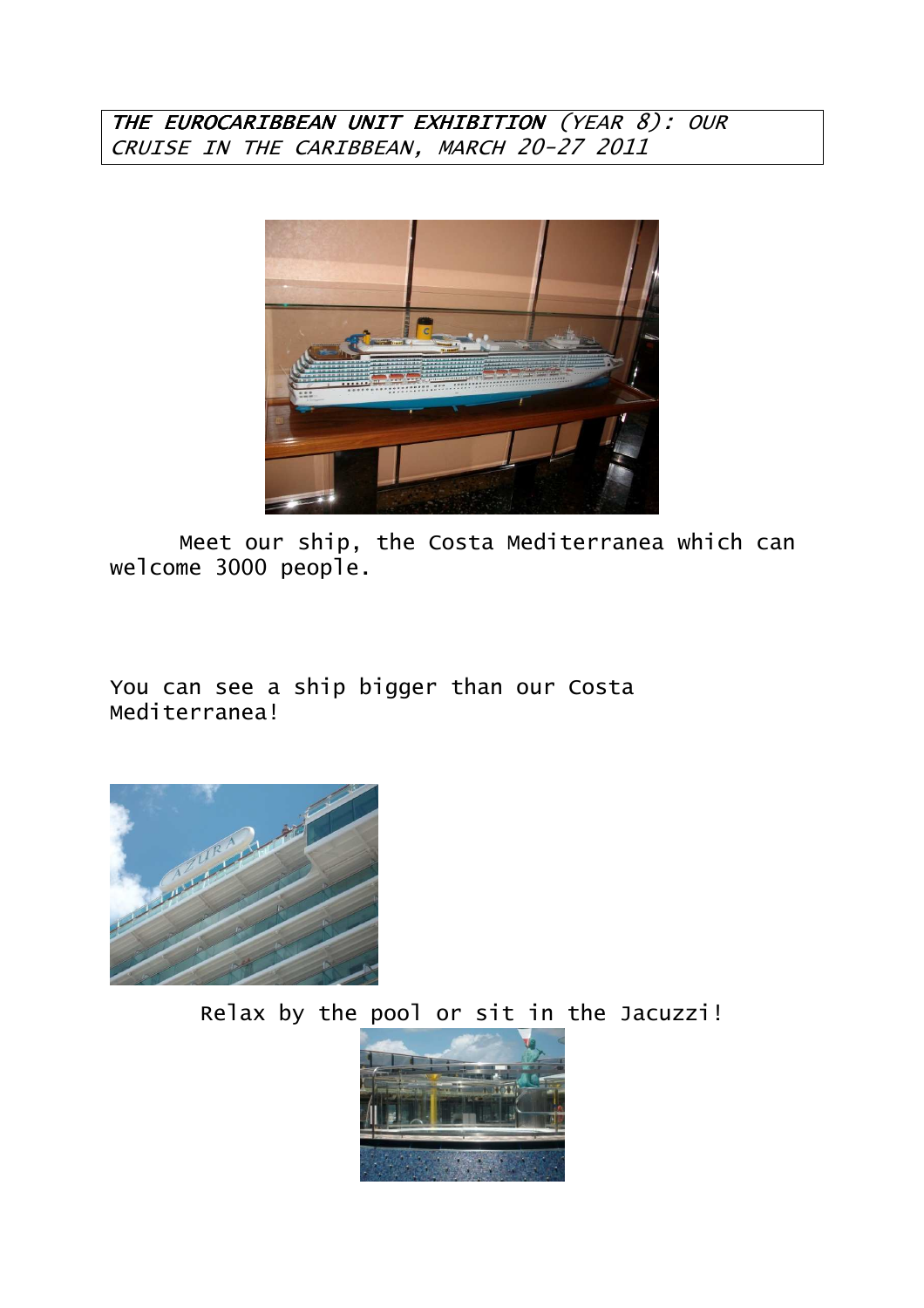A goood breakfast, which will help you begin a good day. It is made of exotic fruit and of pastries.



This is the slide at the back of the ship. It's very fun because it is long and quick and loops you down in 20 secs!!



DAY 1: **ST MAARTEN** 



This roundabout welcomes you in colours.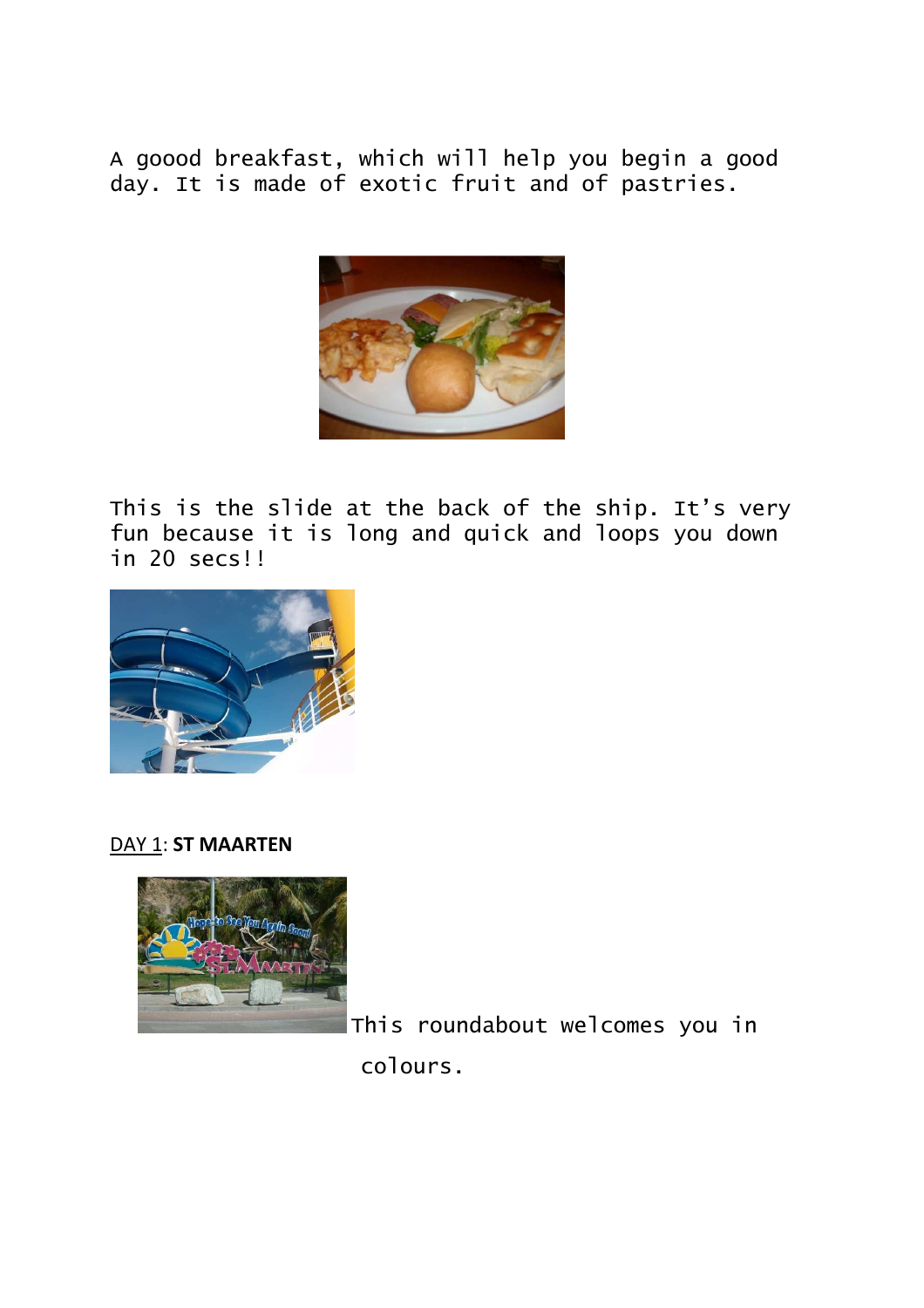These statues of the Salt Pickers remind us of the economic past of the island based on salt.



A school bus of St Martin



DAY 2: THE DOMINICAN REPUBLIC



 The salsa dancers welcome you in traditional outfit, like we did!

-------------ALTOS DE CHAVON------------------

 Inside Altos de Chavon, meet the ruins of an amphitheater and the ruins of an antique arena.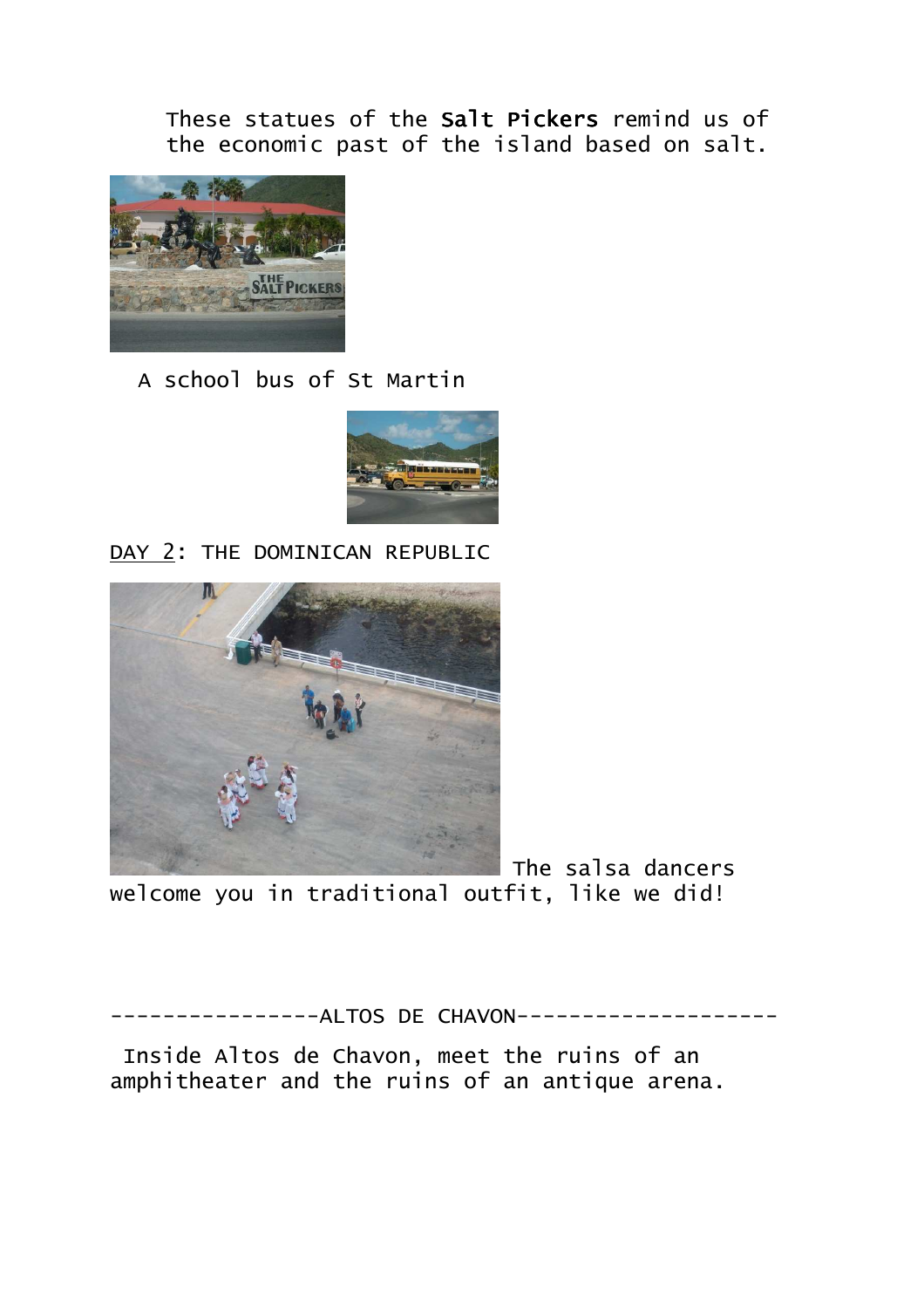

An amazing view of a lake in Altos de Chavon.



DAY 4:



TORTOLA, it is part of an archipelago, the Virgin Islands made of 61 islands. They bear this name because a king came with a hundred virgin girls!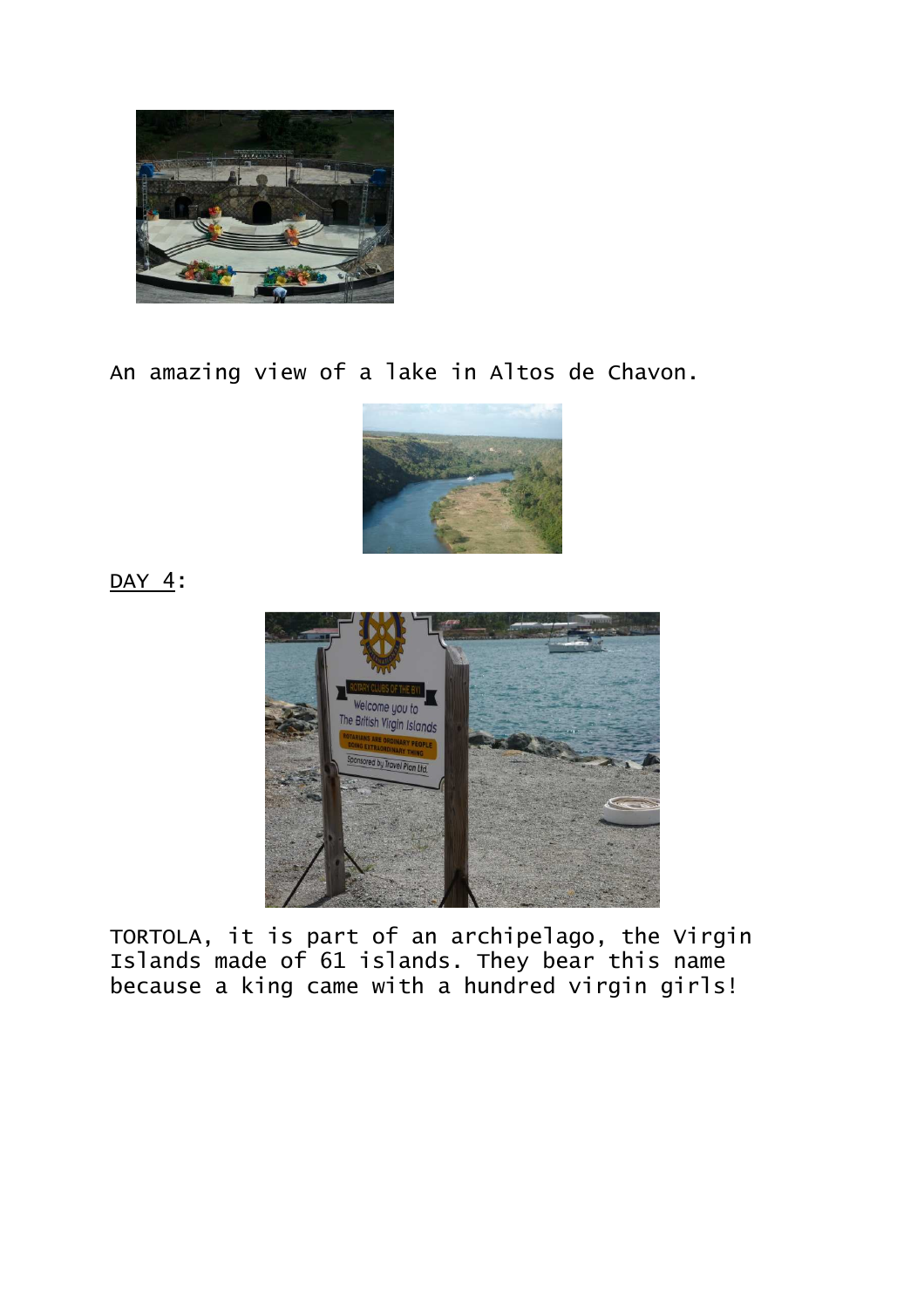

A bus in Tortola



During our excursion, we saw

dolphins, and then we went to the beach and took pictures. Finally, we saw some pupils in Ivan Dawson primary school.

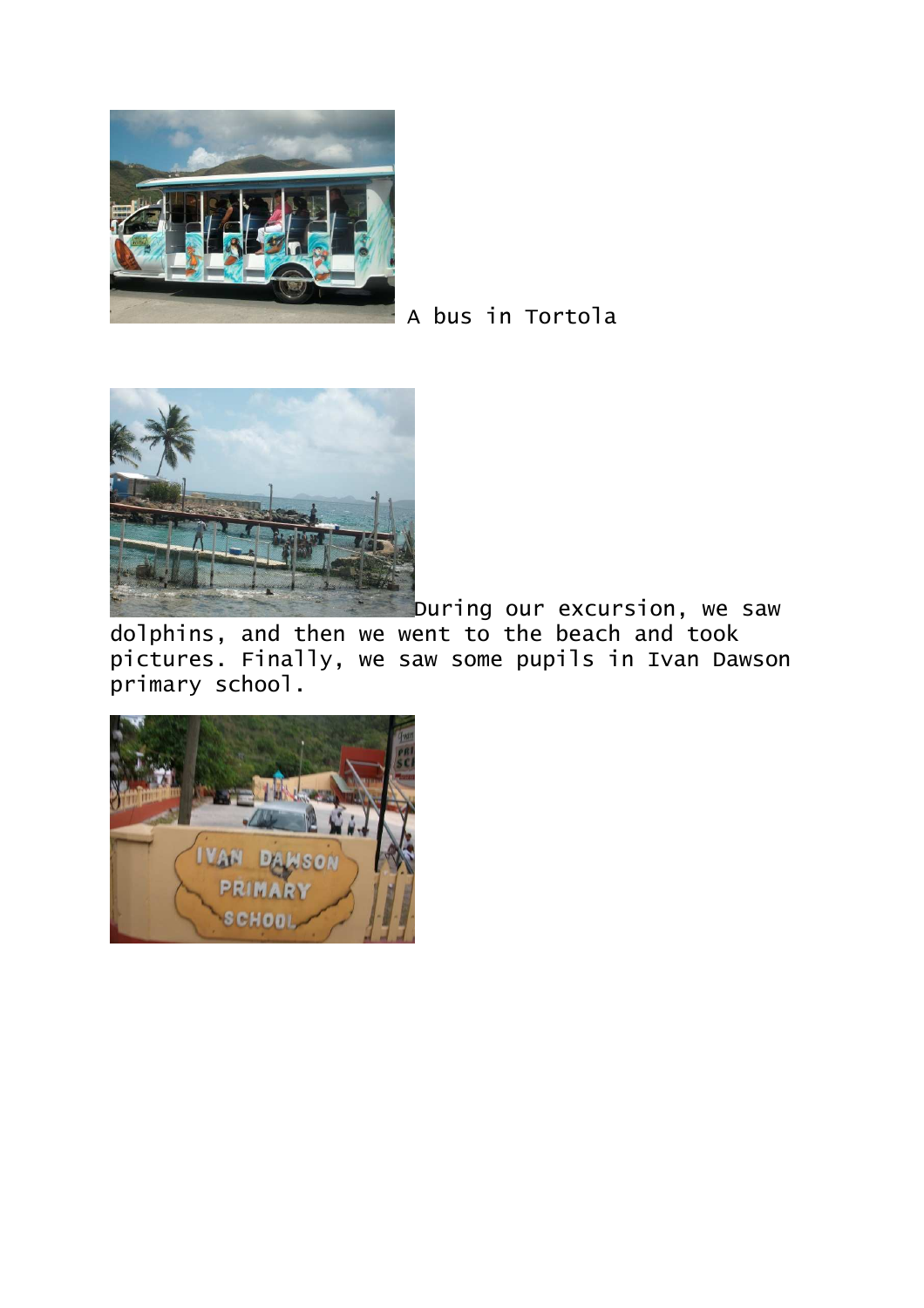## DAY 5: ANTIGUA

The museum downtown, where craft examples and the history of the island are exhibited.



DAY 6: BARBADOS



1. On the premises of the cave you find paintings on the history of Barbados. It is quite interesting!



A bearded fig tree, it is at the origin of Barbados's name because when the first settlers came on the island and saw the trees, they reminded them of bearded men (los Barbados)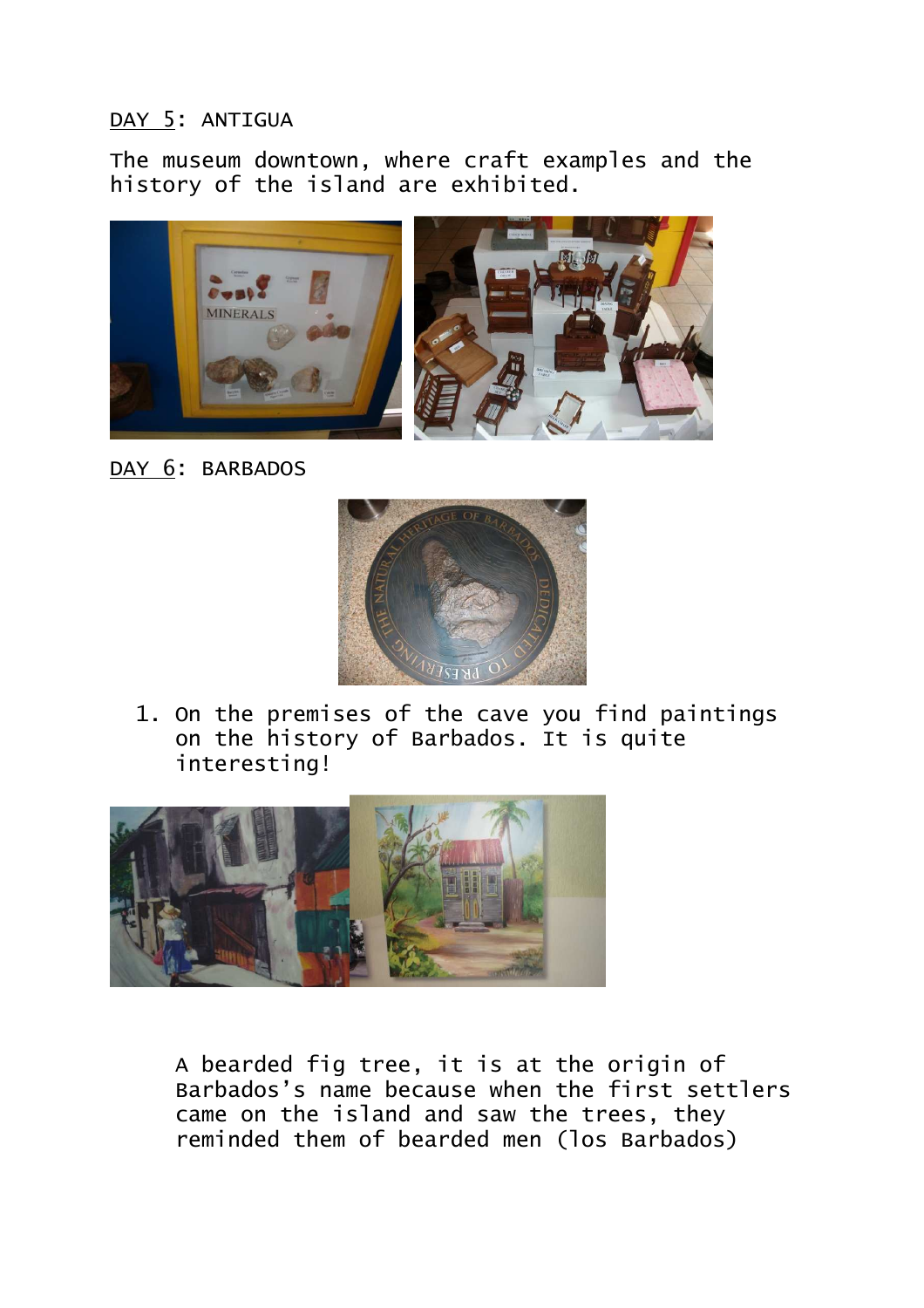

Inside you can find a souvenirs shop of Harrison's cave. It also leads you to the cave. First, the visit starts with a video on the birth of Barbados, and then you board a little train.



 A showcase of stalagmites and stalactites, you will see the true ones further.

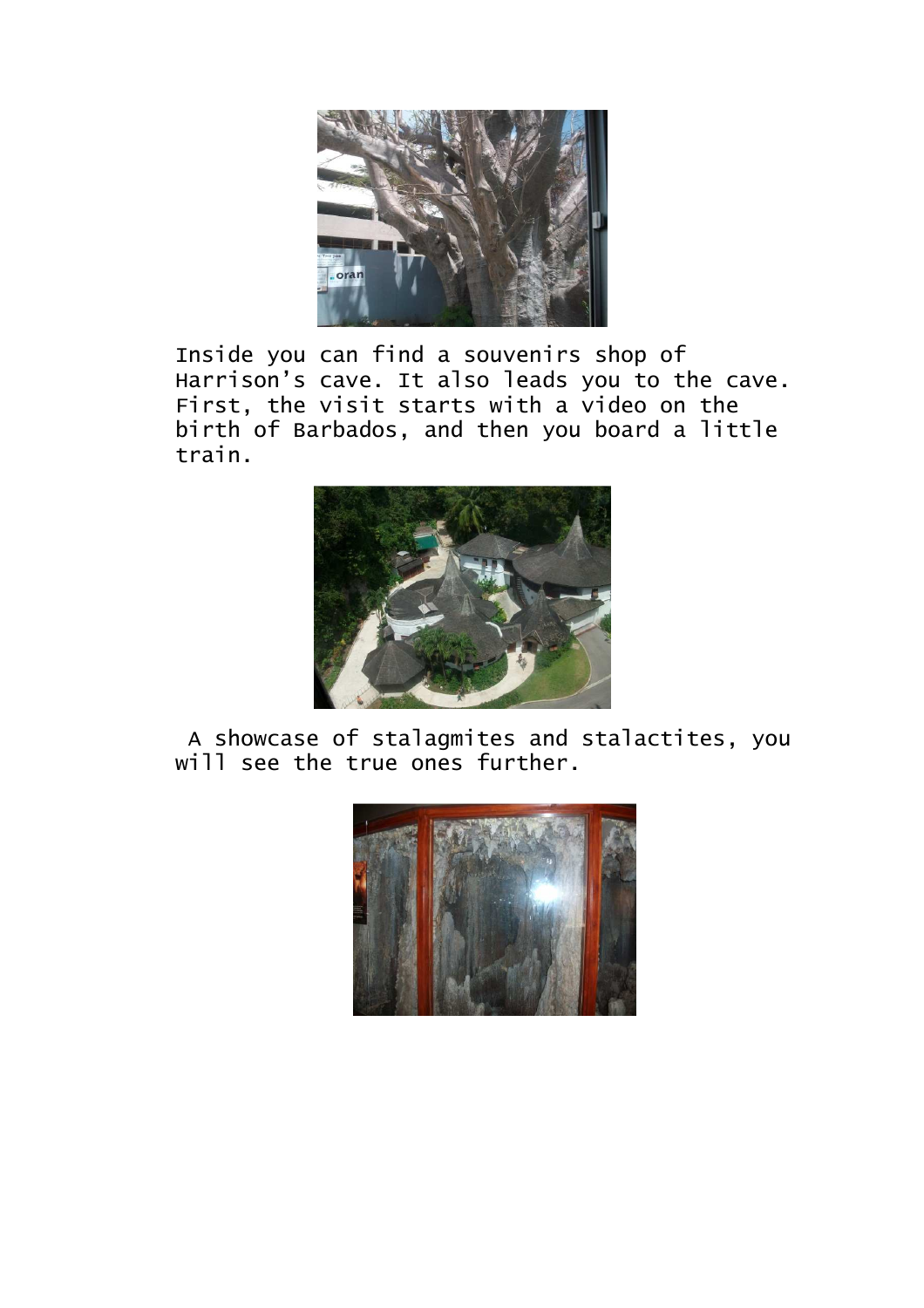Inside Harrison's cave! More precisely here is called "the village"; there are stalagmites and stalactites. Which ones come from the ground? Which ones come from the ceiling?







A flow of calcite